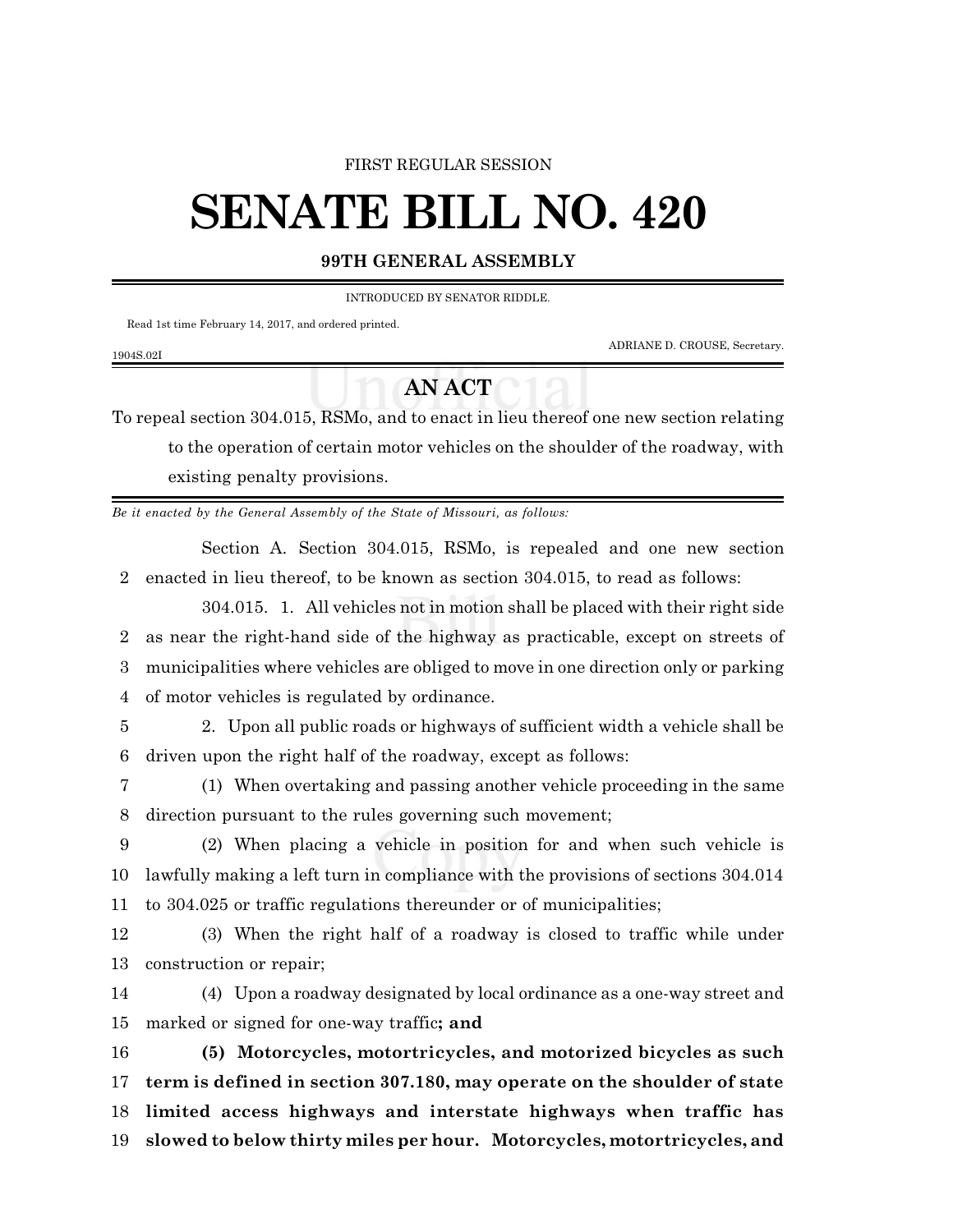**motorized bicycles operated on a shoulder shall not exceed the lesser of thirty-five miles per hour or ten miles per hour in excess of the flow of traffic. This subdivision shall not be construed to permit operation of a motor vehicle in excess of a posted speed limit**.

 3. It is unlawful to drive any vehicle upon any highway or road which has been divided into two or more roadways by means of a physical barrier or by means of a dividing section or delineated by curbs, lines or other markings on the roadway, except to the right of such barrier or dividing section, or to make any left turn or semicircular or U-turn on any such divided highway, except at an intersection or interchange or at any signed location designated by the state highways and transportation commission or the department of transportation. The provisions of this subsection shall not apply to emergency vehicles, law enforcement vehicles or to vehicles owned by the commission or the department.

 4. The authorities in charge of any highway or the state highway patrol may erect signs temporarily designating lanes to be used by traffic moving in a particular direction, regardless of the center line of the highway, and all members of the Missouri highway patrol and other peace officers may direct traffic in conformance with such signs. When authorized signs have been erected designating off-center traffic lanes, no person shall disobey the instructions given by such signs.

 5. Whenever any roadway has been divided into three or more clearly marked lanes for traffic, the following rules in addition to all others consistent herewith shall apply:

 (1) A vehicle shall be driven as nearly as practicable entirely within a single lane and shall not be moved from such lane until the driver has first ascertained that such movement can be made with safety;

 (2) Upon a roadway which is divided into three lanes a vehicle shall not be driven in the center lane, except when overtaking and passing another vehicle where the roadway ahead is clearly visible and such center lane is clear of traffic within a safe distance, or in preparation for a left turn or where such center lane is at the time allocated exclusively to traffic moving in the direction the vehicle is proceeding and is sign-posted to give notice of such allocation;

 (3) Upon all highways any vehicle proceeding at less than the normal speed of traffic thereon shall be driven in the right-hand lane for traffic or as close as practicable to the right-hand edge or curb, except as otherwise provided